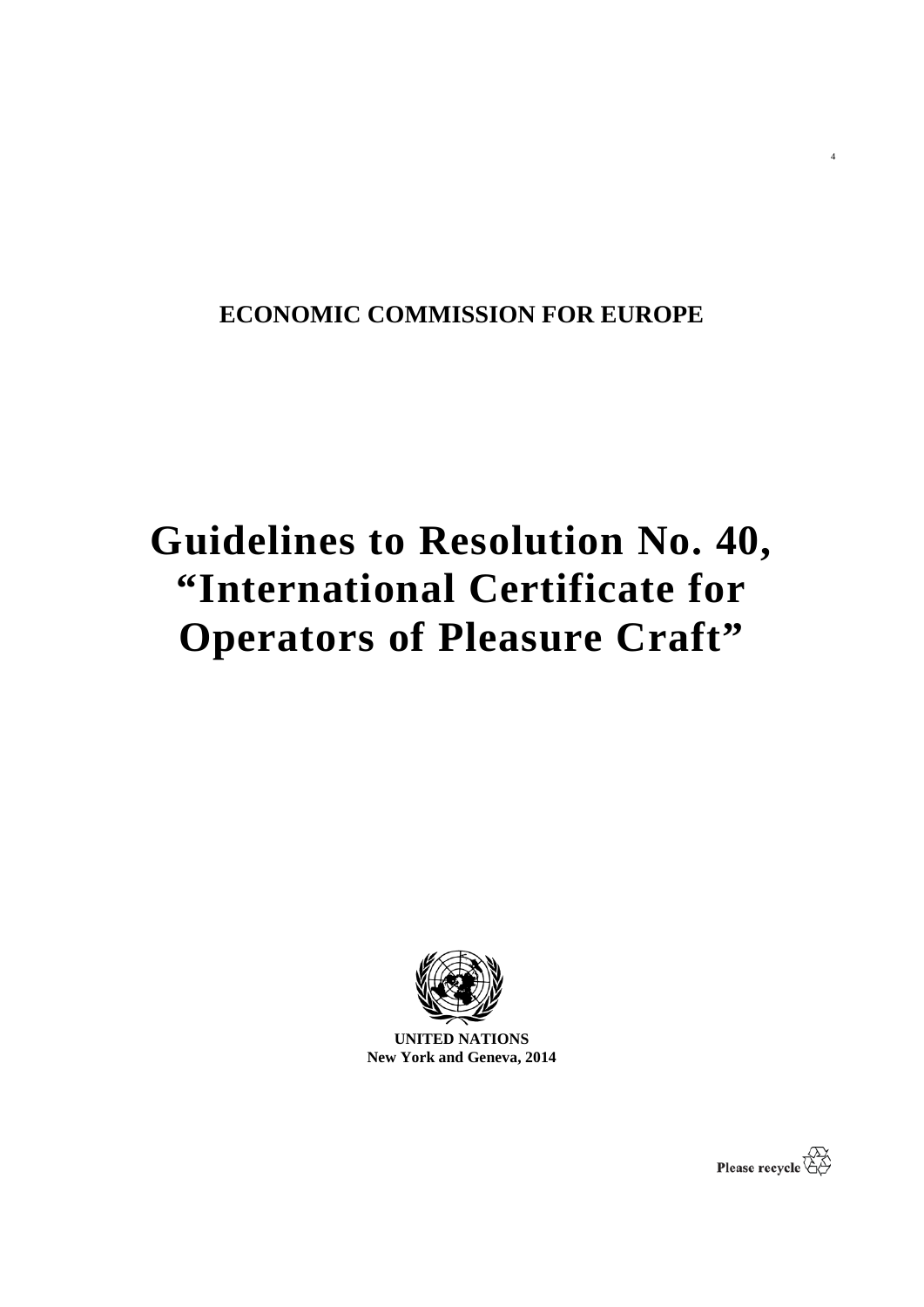# **Note**

At its thirty-ninth session, the Working Party on the Standardization of Technical and Safety Requirements in Inland Navigation (SC.3/WP.3) decided to prepare guidelines on the application of Resolution No. 40 in order to facilitate the understanding of the resolution by the operators of pleasure craft (ECE/TRANS/SC.3/WP.3/78, para. 40).

This document reproduces these guidelines as presented in document ECE/TRANS/SC.3/WP.3/2014/11 and approved at the forty-fourth session of SC.3/WP.3.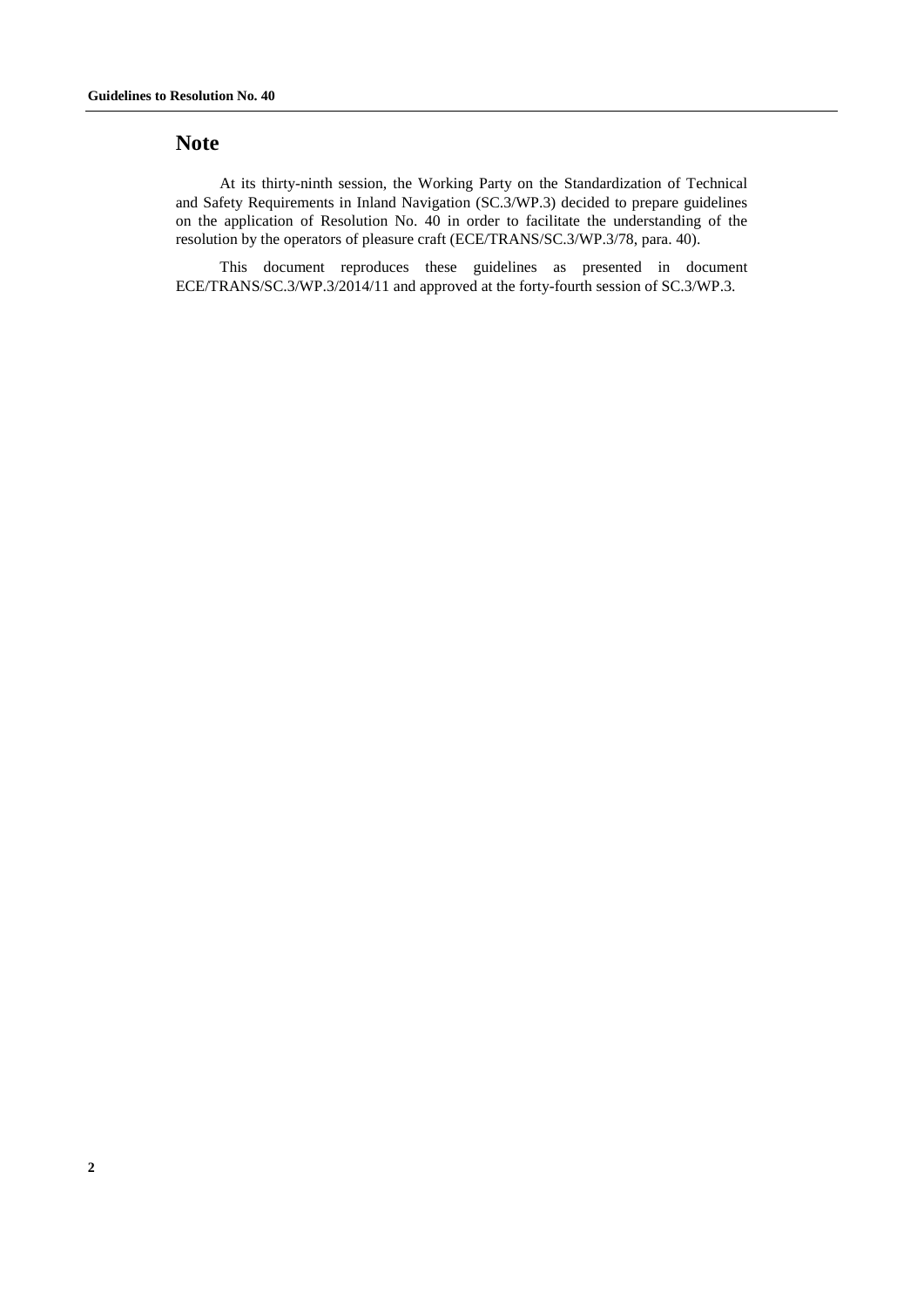# **A. What is the ICC?**

1. An ICC provides the holder with evidence of competence in an internationally recognisable format which can be presented to officials in foreign countries if required.

2. The United Nations Economic Commission for Europe (UNECE) Working Party on Inland Water Transport originally developed an international certificate for operators of pleasure craft to facilitate pleasure navigation along the lengths of the rivers Rhine and Danube.

3. Each country the rivers pass through had different requirements for evidence of competence and this caused difficulties for boaters wishing to navigate the different sections of the river.

4. The initial agreement, Resolution No. 14 of the UNECE, has been superseded by an enhanced version, Resolution No. 40, which now regulates the International Certificate for Operators of Pleasure Craft (commonly referred to as the International Certificate of Competence  $-$  ICC), stipulating who the ICC can be issued to, the syllabus requirements and the layout of the certificate.

5. Use of the ICC has also developed over the years and the certificate now covers coastal waters and the wider inland waterways as well as the rivers it was originally developed for.

#### **B. Does an ICC replace the need to have a national certificate?**

6. A vessel must comply with its flag state's (country of registration) regulations wherever it is in the world. The ICC complements rather than replaces any requirement the flag states may impose.

#### **C. What does the ICC do for me that my national certificate doesn't?**

7. Foreign officials cannot be expected to understand what the certificates issued by each individual country allow the skipper to do or what level of competence the skipper has.

8. The ICC indicates to the authorities in a foreign country that your competence to skipper a pleasure craft has been assessed in accordance with Resolution No. 40 and you have demonstrated the necessary level of competence for the type of boat and area of operation indicated on the certificate.

9. If evidence of competence is required, boat owners visiting another European country will frequently find that the ICC will suffice. [Countries which have adopted](http://www.unece.org/fileadmin/DAM/trans/doc/2011/sc3wp3/ECE-TRANS-SC3-2011-12e.pdf)  [Resolution No. 40](http://www.unece.org/fileadmin/DAM/trans/doc/2011/sc3wp3/ECE-TRANS-SC3-2011-12e.pdf) should automatically accept the ICC but it will also be accepted in many other countries which have not formally stated their intentions through the acceptance of Resolution No. 40.

### **D. Does my ICC entitle me to charter a boat?**

10. No, the ICC can be useful for people wishing to charter, but charter companies are under no obligation to accept the ICC as evidence of competence from people wishing to hire their boats.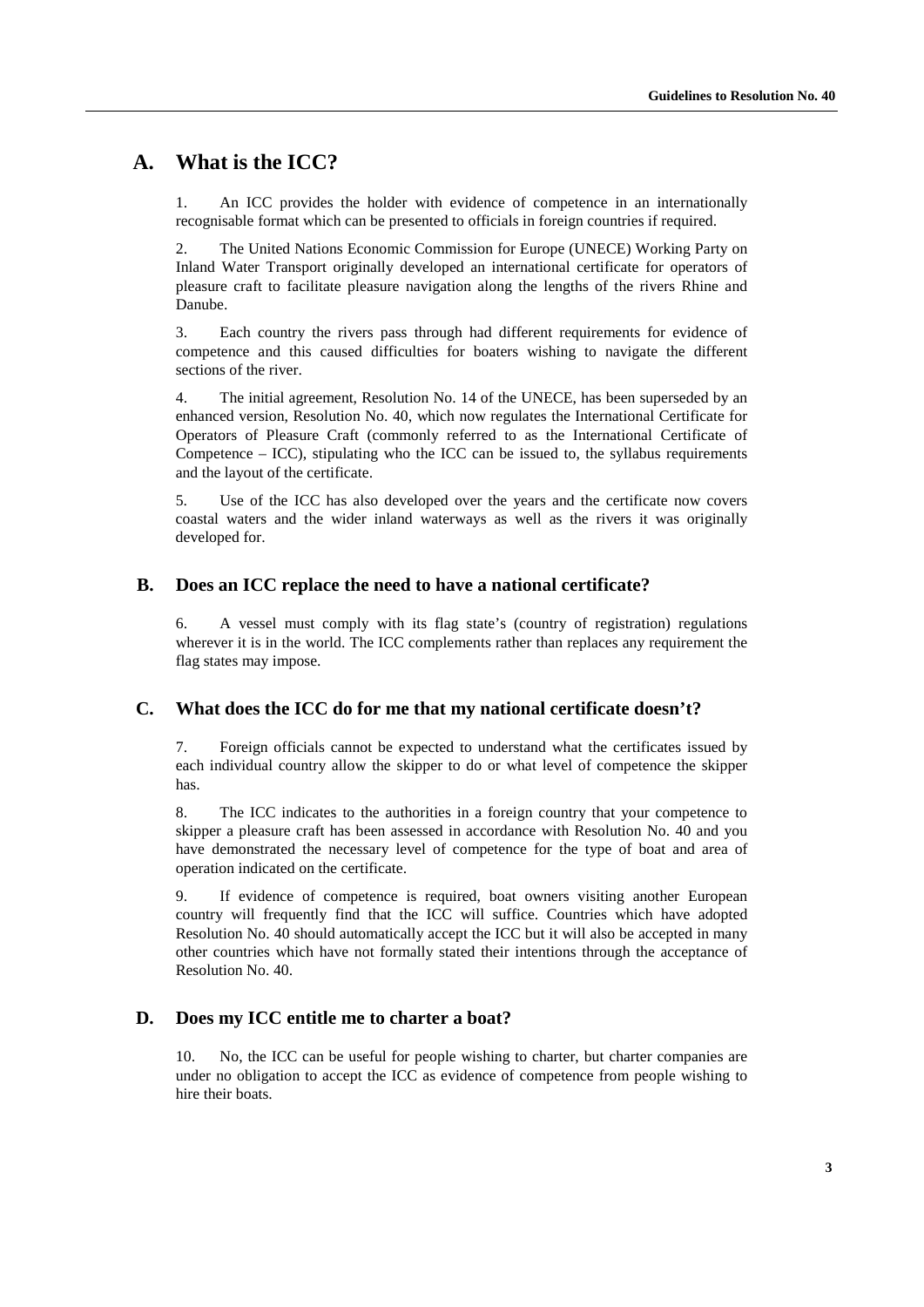#### **E. Do I have to have an ICC?**

11. Some countries will insist you have an ICC whilst in other countries an ICC may not be needed at all. The requirement may also differ between coastal waters and inland waters within a country.

#### **F. Can I use the ICC outside Europe?**

12. The ICC is not a global qualification. Even within Europe the ICC's validity is determined by the issuing country and by the country you are visiting. At the discretion of countries elsewhere in the world it may be acceptable evidence of competence.

# **G. Is it permitted for the authorities in one UNECE country to issue the ICC to the national of another UNECE country?**

In order to issue an ICC, Governments must first implement Resolution No. 40. They may then nominate competent authorities and approved bodies which can issue the certificate on their behalf. Implementing Governments may however only issue the certificate to their own nationals or residents or to the nationals of any North American country or any country that is not a member of the UNECE. The ICC may only be issued to the national of another UNECE country if they can prove they are resident in the issuing country.

14. Applicants must be holders of the implementing Government's national certificate or have passed an examination by that Government in accordance with the requirements detailed in annex 1 of the Resolution No. 40. Governments are not required to accept a national certificate issued by the Government of a different country as the basis of an ICC.

#### **H. Why is the ICC important?**

15. It is widely recognised that the standards set out in Resolution No. 40 provide a reasonable and appropriate level of competence for day sailing in recreational craft with due regard to the safety of navigation and crew and the protection of the environment. Even countries that have not yet adopted Resolution No. 40 will readily accept and sometimes demand an ICC from visiting yachtsmen as evidence of competence.

16. All States, members of UNECE are, therefore, encouraged to adopt Resolution No. 40.

#### **I. Can any country apply Resolution No. 40?**

17. Yes. Resolution No. 40 is of global scope and is therefore open for application by all United Nations Member States. For example, South Africa has accepted and started applying Resolution No. 40.

18. To become a State applying Resolution No. 40, it needs to notify the UNECE Executive Secretary that it accepts Resolution No. 40, provide information on the designated authorities responsible for the ICC, indicate where legislation governing recreational navigation may be downloaded, and indicate which model of the ICC is issued.